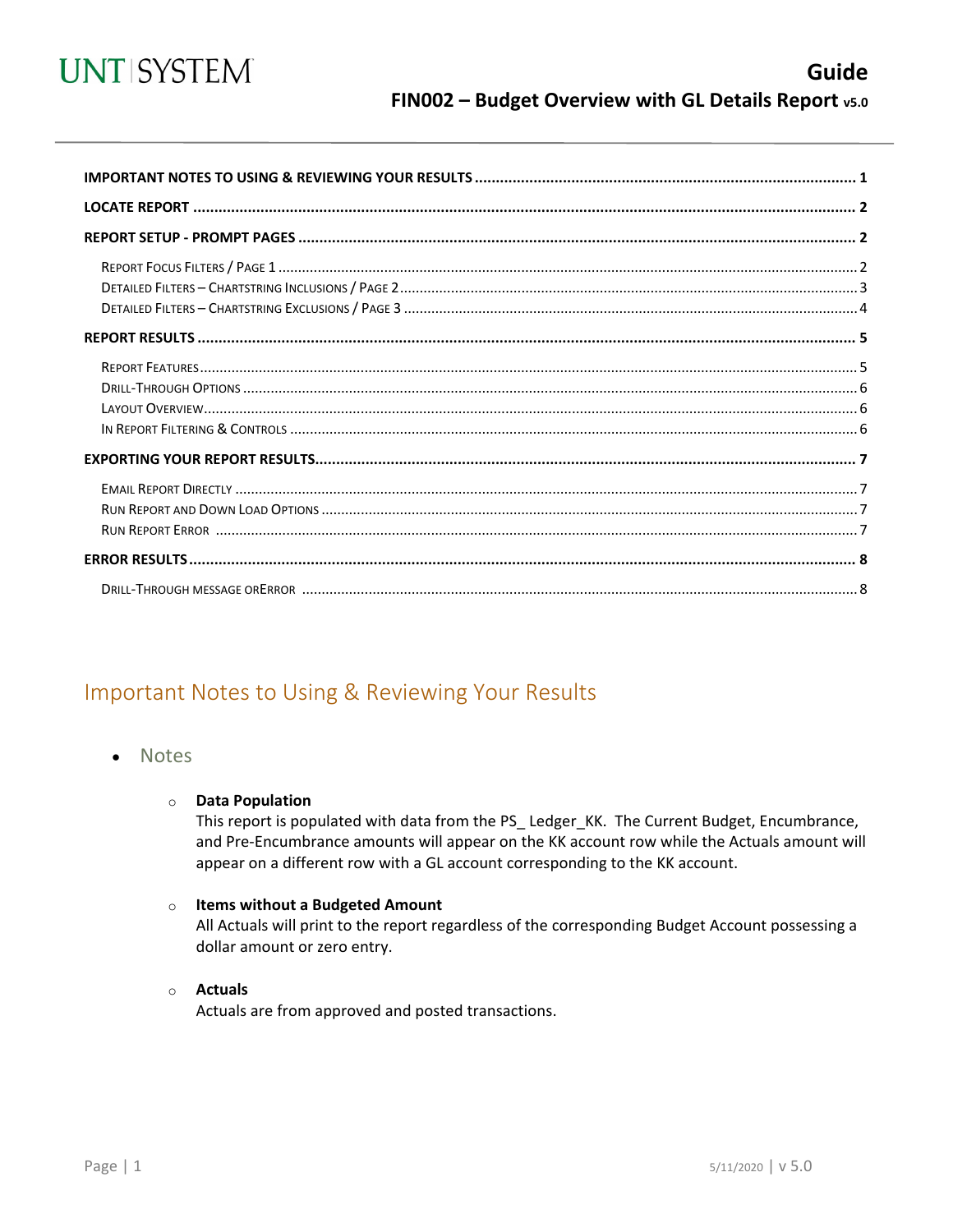## Locate Report

- 1. From the Budget & Planning **[Reporting Page](https://finance.untsystem.edu/reporting)**, locate "FIN002 – Budget Overview with GL Details"
- 2. **Login** to IBM Cognos to run the report.

# Report Setup- Prompt Pages

## Report Setup - Prompt Pages

All initial **Landing Pages** for reports on the Cognos System will appear similar in format. You will have a set of filtering choices based on the source's available data.

### REPORT FOCUS FILTERS / PAGE 1

1. Select your parameter choices. (Only the Budget Period is required).

| <b>UNT SYSTEM</b>                                             | <b>FIN002-</b><br>Budget<br>523M<br>Overview<br>with GL<br><b>Details</b>                                                                                                                                                     |
|---------------------------------------------------------------|-------------------------------------------------------------------------------------------------------------------------------------------------------------------------------------------------------------------------------|
|                                                               | <b>Please Select Parameters Below</b>                                                                                                                                                                                         |
| Business Unit                                                 | <b>Q BUSINESS LINT</b><br>◛                                                                                                                                                                                                   |
| Department<br>or Manager                                      | Keywords:<br>Type one or more keywords<br>separated by spaces<br>Search (g)<br><b>Gallery</b> <sup>17</sup><br>Choice:<br><b>Renaults:</b>                                                                                    |
| Project<br><b>ID/Description</b><br>or Manager<br><b>Name</b> | Insert*<br>$\bullet$ Remove<br>Schut all Ocad out all<br><b>Balantini Gambatal</b><br>Keywords:<br>Type one or more keywords<br>separated by spaces<br>Search (3)<br>Callege."<br>Choice:<br>Results<br>Insurat *<br>· Remove |
| Account<br>Type                                               | Scient all Genelest all<br>Sciential Genelectual<br><b>P Revenue</b><br>p Expense<br>Scient all Devoluti all                                                                                                                  |
| KK Group                                                      | p Budgetary<br>p Non-Budgetary<br>V Non-Sponsored Projects<br>- Sporeored Projects<br>Sciential Ocadestal                                                                                                                     |
| Ledger                                                        |                                                                                                                                                                                                                               |
| Budget<br>Period                                              | (Does not impact Projects)<br>* baro                                                                                                                                                                                          |
|                                                               | To filter by other elements of the Chart String click "Next"                                                                                                                                                                  |
|                                                               | Cancel<br>Finish<br>Next                                                                                                                                                                                                      |

| <b>Budget Period</b> | The budget year automatically fills with the current<br>operating year and you may override if you prefer by typing<br>in the box.                                                                                                                                                                                                                                                                                                                                                                                                                                   |
|----------------------|----------------------------------------------------------------------------------------------------------------------------------------------------------------------------------------------------------------------------------------------------------------------------------------------------------------------------------------------------------------------------------------------------------------------------------------------------------------------------------------------------------------------------------------------------------------------|
| <b>Business Unit</b> | Default will pull "All Units" or you may use the Dropdown to<br>select one particular unit by which to filter the report.                                                                                                                                                                                                                                                                                                                                                                                                                                            |
| Department Manager   | You can Search by either the DeptID, Dept Descriptions or if<br>you know the manager, you may type here and search. For<br>further search features, click the Options Link to expand<br>additional search methods. Your results appear in the left<br>box. Highlight any or all results and click the Insert Button<br>to include as your filter choice here.<br>*Notes: CTRL + Click to choose more than one.<br>If you need to view several departments and have a numbered list,<br>you can use the department selection on the Detailed Filters/Page<br>2 below. |
| Project ID           | You can Search by either the Project ID, Project Descriptions<br>or if you know the manager, you may type here and search.<br>For further search features, click the Options Link to expand<br>additional search methods. Your results appear in the left                                                                                                                                                                                                                                                                                                            |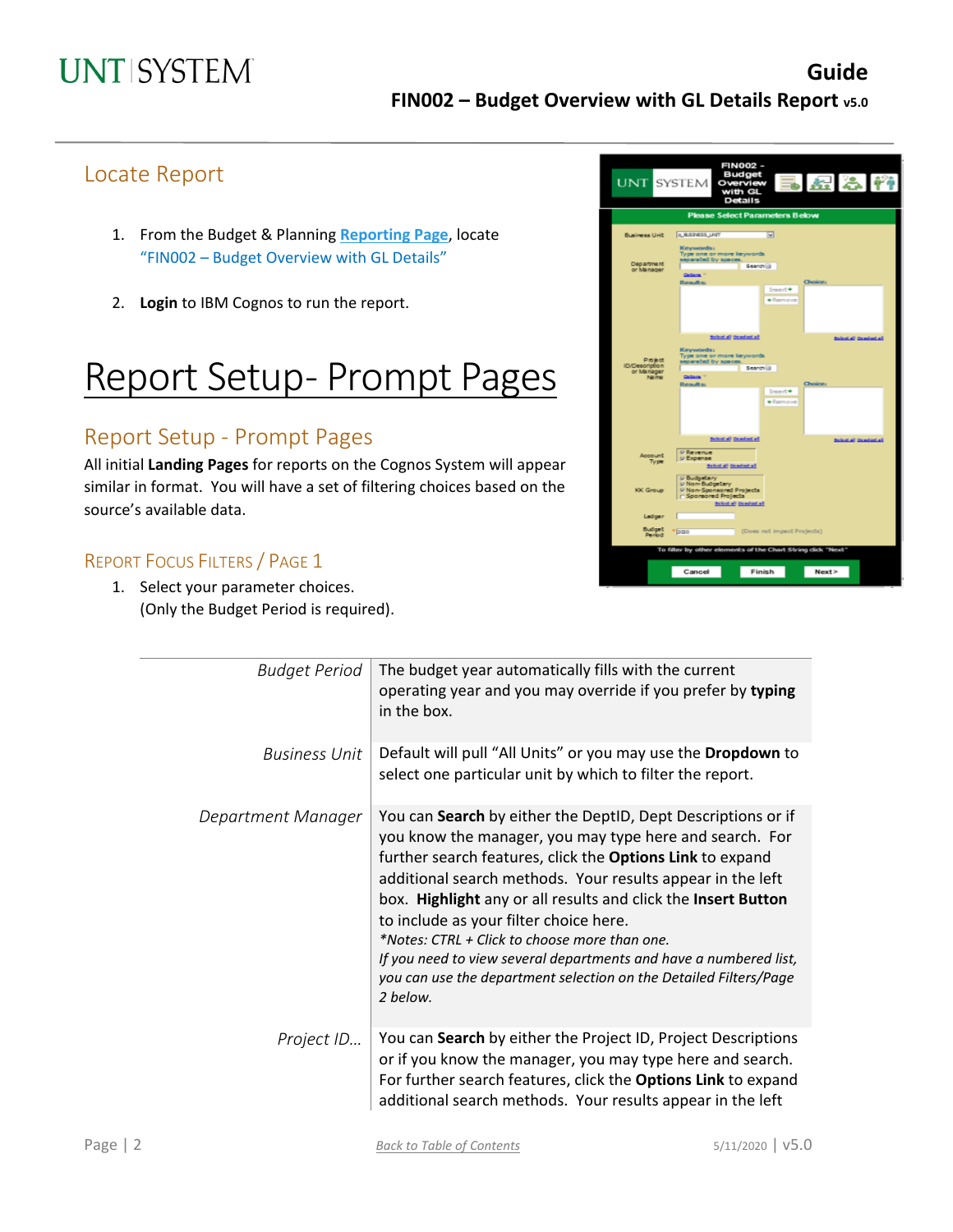|              | box. Highlight any or all results and click the Insert Button<br>to include as your filter choice here.<br>*Notes: CTRL + Click to choose more than one.<br>If you need to view several departments and have a numbered list,<br>you can use the department selection on the Detailed Filters/Page<br>2 below. |
|--------------|----------------------------------------------------------------------------------------------------------------------------------------------------------------------------------------------------------------------------------------------------------------------------------------------------------------|
| Account Type | Default <b>unchecked</b> will allow for both. You do not need to<br>click "Select All" to do so. Otherwise, choose to limit the<br>report results to Revenue or Expense by checking the<br>appropriate boxes.                                                                                                  |
| KK Group     | Default for this report is set to Budgetary, Non-Budgetary,<br>and Non-Sponsored Projects. Otherwise, choose desired KK<br>Group by checking the appropriate boxes as needed to focus<br>and limit viewing results.                                                                                            |
| Ledger       | If you know a particular ledger you would like to filter by,<br>enter here.                                                                                                                                                                                                                                    |

2. If you are satisfied with your choices and do not need to engage Detailed Filters, click the **Finish Button**. Otherwise, to run by other FoaPs elements, click the **Next Button**.

### DETAILED FILTERS – CHARTSTRING INCLUSIONS / PAGE 2

3. Select your parameter choices.

*Remember that prompts filter your data. By entering values into the prompts you narrow the result sets. Start off by casting a wide net by only using one prompt. You can always rerun the report with additional prompt to narrow the results as needed.*

|      | <b>Fund Category</b> | You can either enter a Fund Cat within this box or paste.<br>Several numbers may be entered here but each one must be<br>on its own line to filter correctly. When you are ready, click<br>the Insert Button. All items you have typed/pasted in to the<br>box will move to the <b>Choices Box</b> . |      |
|------|----------------------|------------------------------------------------------------------------------------------------------------------------------------------------------------------------------------------------------------------------------------------------------------------------------------------------------|------|
|      | Fund                 | If you know a particular Fund you would like to filter by,<br>enter here.                                                                                                                                                                                                                            |      |
|      | Function             | If you know a particular Function you would like to filter by,<br>enter here.                                                                                                                                                                                                                        |      |
|      | Department           | If you chose Department(s) on the first page, they will<br>automatically appear here. You can type or paste multiple<br>choices additionally within the Right Box to insert additional<br>or from a list. When you are ready be sure to click the Insert                                             |      |
| Page |                      | 5/11/2020<br><b>Back to Table of Contents</b>                                                                                                                                                                                                                                                        | v5.0 |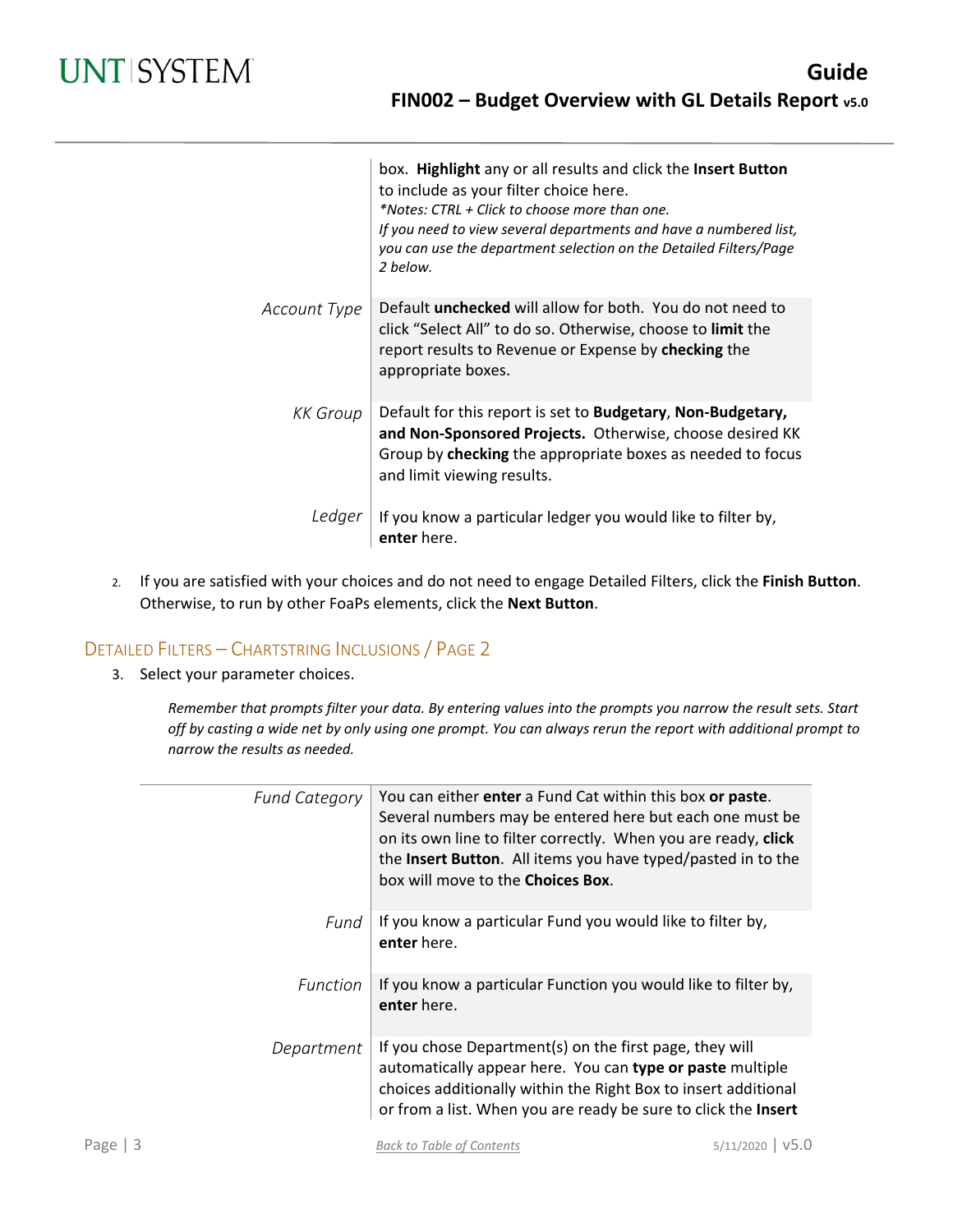|                         | Button to add your entries to the Choices Box.                                                                                                                                                                                                                                                          |
|-------------------------|---------------------------------------------------------------------------------------------------------------------------------------------------------------------------------------------------------------------------------------------------------------------------------------------------------|
| Account                 | If you know a particular Account you would like to filter by,<br>enter here.                                                                                                                                                                                                                            |
| Project                 | If you chose Project(s) on the first page, they will<br>automatically appear here. You can type or paste multiple<br>choices additionally within the Right Box to insert additional<br>or from a list. When you are ready be sure to click the Insert<br>Button to add your entries to the Choices Box. |
| <b>PC Business Unit</b> | Available PCBUs are displayed in the dropdown. If you know<br>a particular PC Business Unit you would like to filter by,<br>select it here. If using a PCBU, only one may be filtered for<br>at a time.                                                                                                 |
| Activity                | If you know a particular Activity you would like to filter by,<br>enter here.                                                                                                                                                                                                                           |
| Program                 | If you know a particular Program you would like to filter by,<br>enter here.                                                                                                                                                                                                                            |
| Purpose                 | If you know a particular Purpose you would like to filter by,<br>enter here.                                                                                                                                                                                                                            |
| Site                    | If you know a particular Site you would like to filter by, enter<br>here.                                                                                                                                                                                                                               |

4. If you are satisfied with your choices and do not need to engage FOAPs exclusion Filters, click the **Finish Button**. Otherwise, to run by excluding particular FoaPs elements, click the **Next Button**.

### DETAILED FILTERS – CHARTSTRING EXCLUSIONS / PAGE 3

5. Select your parameter choices.

*Remember that prompts filter your data. By entering values into the prompts you narrow the result sets. Start off by casting a wide net by only using one prompt. You can always rerun the report with additional prompt to narrow the results as needed.*

> *Et al....* The strings listed here mirror the Inclusions descriptions listed for the previous page.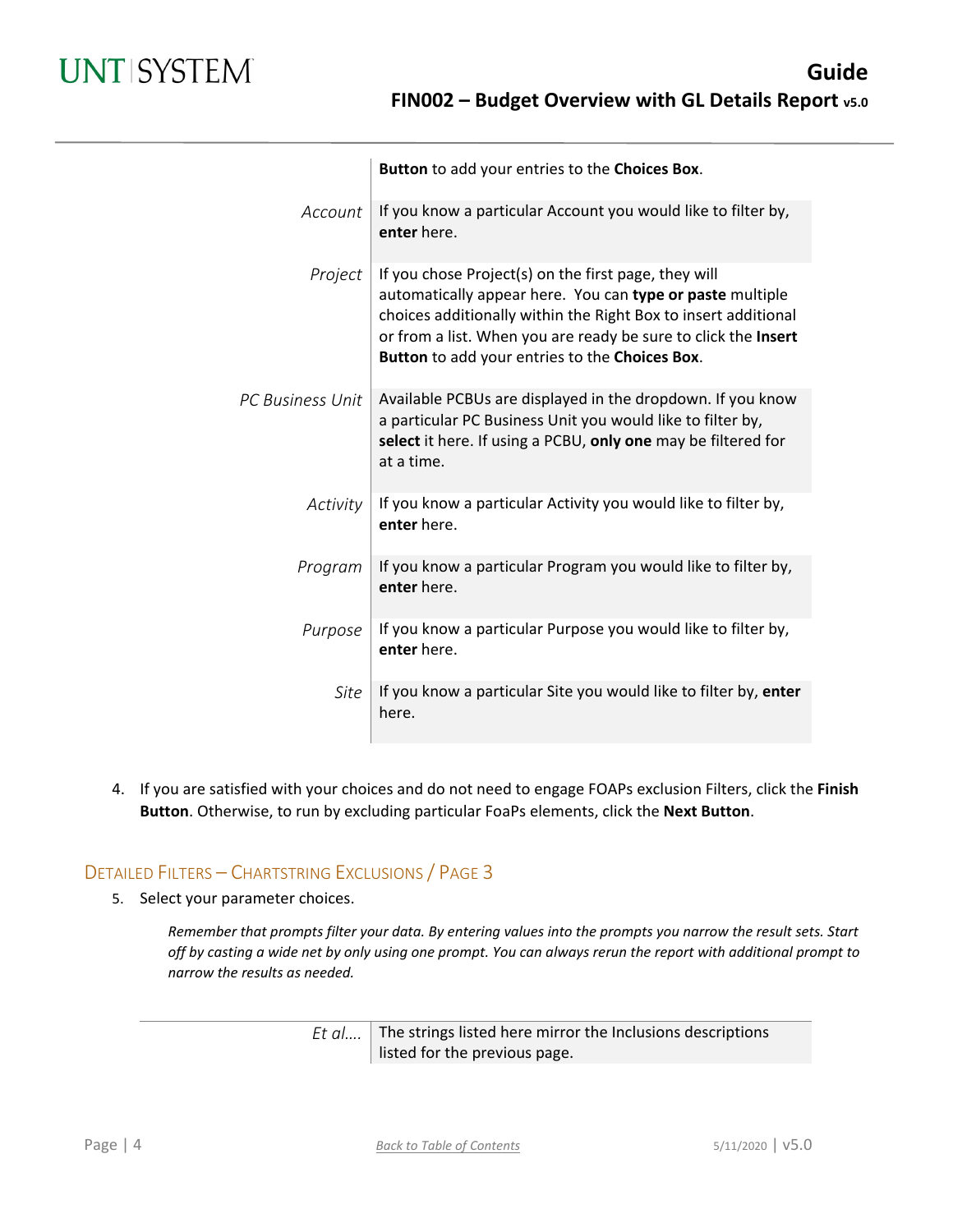**I INTISYSTEM** 

6. When you are satisfied with your choices, **click** the **Finish Button** to run the report. *\*If you need to make changes or want to check your filters, you can click the Back Button at any time to review and click the Finish Button from any point without having to re-enter your information.*

## Report Results

### Report Results

#### REPORT FEATURES

- Results are grouped by **Departments** and indicated by the **Underlined Title Bar**.
- **Fiscal Budget items** appear first in the reporting structure groupings. Departmental contributions to particular **Projects** appear next.
- **Budget Accounts** will duplicate **IF** the budget for that account is spread across more than one **Function**.
- The **Light Green Bars** indicate groupings of lower level hierarchy **Budget Account Trees**. The **Dark Green Bars** indicate the rollup level hierarchy **Budget Account Trees**.
- Notice that though the line is the same, the GL Data item populates on it's own row underneath the row where the budget itself may be created.

#### DRILL-THROUGH OPTIONS

- **Clicking** on the Department ID itself in the **Underlined Title Bar** (see above) will drill directly through to the "FIN015 - Department Summary Report".
	- o *\*note 1: See the Account Summary Guide for more information on this report.*
	- o *\*note 2: Unless you unchecked the defaults on the first Prompt Page, the report will display only Department Details without Projects included!*

| <b>Account</b>                                                     | <b>Function</b>                          | <b>Current Budget</b> | <b>Actuals</b> | <b>Encumbrance</b> | Pre-Encumbrance |  |
|--------------------------------------------------------------------|------------------------------------------|-----------------------|----------------|--------------------|-----------------|--|
| Revenue                                                            |                                          |                       |                |                    |                 |  |
| 42009 - Food Svc-Vending                                           | 700 - Auxiliary Enterprises              | 218.000.00            | 0.00           | 0.00               | 0.00            |  |
| 42009 - Food Svc-Vending                                           | 700 - Auxiliary Enterprises              | 0.00                  | 187, 166.68    | 0.00               | 0.00            |  |
|                                                                    | D4200 - Food Service and Dining - Total  | 218,000.00            | 187, 166.68    | 0.00               | 0.00            |  |
|                                                                    | C4200 - Food Service and Dining Total    | 218,000.00            | 187, 105.68    | 0.00               | 0.00            |  |
| 70003 - Trans from Other Funds                                     | 700 - Auxiliary Enterprises              | 1,428.30              | 0.00           | 0.00               | 0.00            |  |
| 70003 - Trans from Other Funds                                     | 700 - Auxiliary Enterprises              | 0.00                  | 1,428.30       | 0.00               | 0.00            |  |
|                                                                    | D7000 - Trans T/F Other Funds - Total    | 1,428.30              | 1,428.30       | 0.00               | 9.00            |  |
|                                                                    | C7000 - Trans T/F Other Funds Total      | 1,428.30              | 1,428.30       | 0.00               | 0.00            |  |
|                                                                    | Revenue - Total                          | 219.428.30            | 188,594.98     | 0.00               | 0.00            |  |
| Expense                                                            |                                          |                       |                |                    |                 |  |
| D5301 - Materials & Supplies Exp.                                  | 700 - Auxiliary Enterprises              | 2,000.00              | 0.00           | 0.00               | 0.00            |  |
| 53071 - Lab Supplies                                               | 700 - Auxiliary Enterprises              | 0.00                  | 25.00          | 0.00               | 0.00            |  |
| 53064 - Supplies-Ag, Const, Hardware                               | 700 - Auxiliary Enterprises              | 0.00                  | 6642.23        | 0.00               | 0.00            |  |
| 53101 - Furnishings Eggmnt Othr-NonCap 700 - Auxiliary Enterprises |                                          | 0.00                  | 99.96          | 0.00               | 0.00            |  |
|                                                                    | D5301 - Materials & Supplies Exp - Total | 2,000.00              | 6,767.21       | 0.00               | 0.00            |  |
| 53511 - RM-RP-FacOthimpry-Expred                                   | 700 - Auxiliary Enterprises              | 0.00                  | 424.60         | 0.00               | 0.00            |  |
|                                                                    | D5350 - Repairs and Maintenance - Total  | 0.00                  | 424.60         | 0.00               | 0.00            |  |
| D5501 - Other Operating Exp                                        | 700 - Auxiliary Enterprises              | 1,428.30              | 0.00           | 0.00               | 0.00            |  |
| 55105 - OTHR LICENSE EXP                                           | 700 - Auxiliary Enterprises              | 0.00                  | 147.97         | 0.00               | 0.00            |  |
|                                                                    | D5501 - Other Operating Exp - Total      | 1,428.30              | 147.97         | 0.00               | 0.00            |  |
|                                                                    | C5070 - Maintenance & Operations Total   | 3,428.30              | 7,339.78       | 0.00               | 0.00            |  |
|                                                                    | Expense - Total                          | 3,428.30              | 7,339.78       | 0.00               | 0.00            |  |
|                                                                    | <b>Net Total</b>                         | 222,856.60            | 195.934.76     | 0.00               | 0.00            |  |

| Expense                                                            |                                          |          |          |    |
|--------------------------------------------------------------------|------------------------------------------|----------|----------|----|
| D5301 - Materials & Supplies Exp                                   | 700 - Auxiliary Enterprises              | 2,000.00 | 0.00     | КK |
| 53071-Lab Supplies                                                 | 700 - Auxiliary Enterprises              | 0.00     | 25.00    |    |
| 53084 - Supplies-Ag Const Hardware                                 | 700 - Auxiliary Enterprises              | 0.00     | 6,642.23 | GL |
| 53101 - Furnishings Egpmnt Othr-NonCap 700 - Auxiliary Enterprises |                                          | 0.00     | 99.98    |    |
|                                                                    | D5301 - Materials & Supplies Exp - Total | 2,000.00 | 6,767.21 |    |

## **UNT SYSTEM**

**Department Summary** 

**Account Summary** 

|         | Account                         | <b>Function</b>                                 | Current Budget | Actuals    | Encumbrance | Pre-Encumbrance | Balance       |
|---------|---------------------------------|-------------------------------------------------|----------------|------------|-------------|-----------------|---------------|
| Revenue |                                 |                                                 |                |            |             |                 |               |
|         | 42009 - Food Svc-Vending        | 700 - Auxiliary Enterprises                     | 218.000.00     | 0.00       | 0.02        | 0.00            |               |
|         | 42009 - Food Syc-Vending        | 700 - Auxiliary Enterprises                     | 0.00           | 171.173.87 | 0.02        | 0.00            |               |
|         | D4200 - Food Service and Dining | 700 - Auxiliary Enterprises Total               | 218,000.00     | 171,173,87 | 0.00        | 0.00            | (46, 826, 13) |
|         |                                 | C4200 - Food Service and Dining Total           | 218,000.00     | 171,173.87 | 0.00        | 0.00            | (46.826.13)   |
|         | 42105 - Rentals-Soace-Lease     | 400 - Academic Support                          | 0.00           | 1,948.26   | 0.02        | 0.00            |               |
|         |                                 | 400 - Academic Support Total<br>D4210 - Rentals | 0.00           | 1,948.26   | 0.00        | 0.001           | 1,948.26      |
|         | 42105 - Rentals-Space-Lease     | 500 - Student Services                          | 9.00           | 110,746.44 | 0.001       | 0.00            |               |
|         |                                 | D4210 - Rentala<br>500 - Student Services Total | 0.00           | 110,746.44 | 0.00        | 0.00            | 110,746.44    |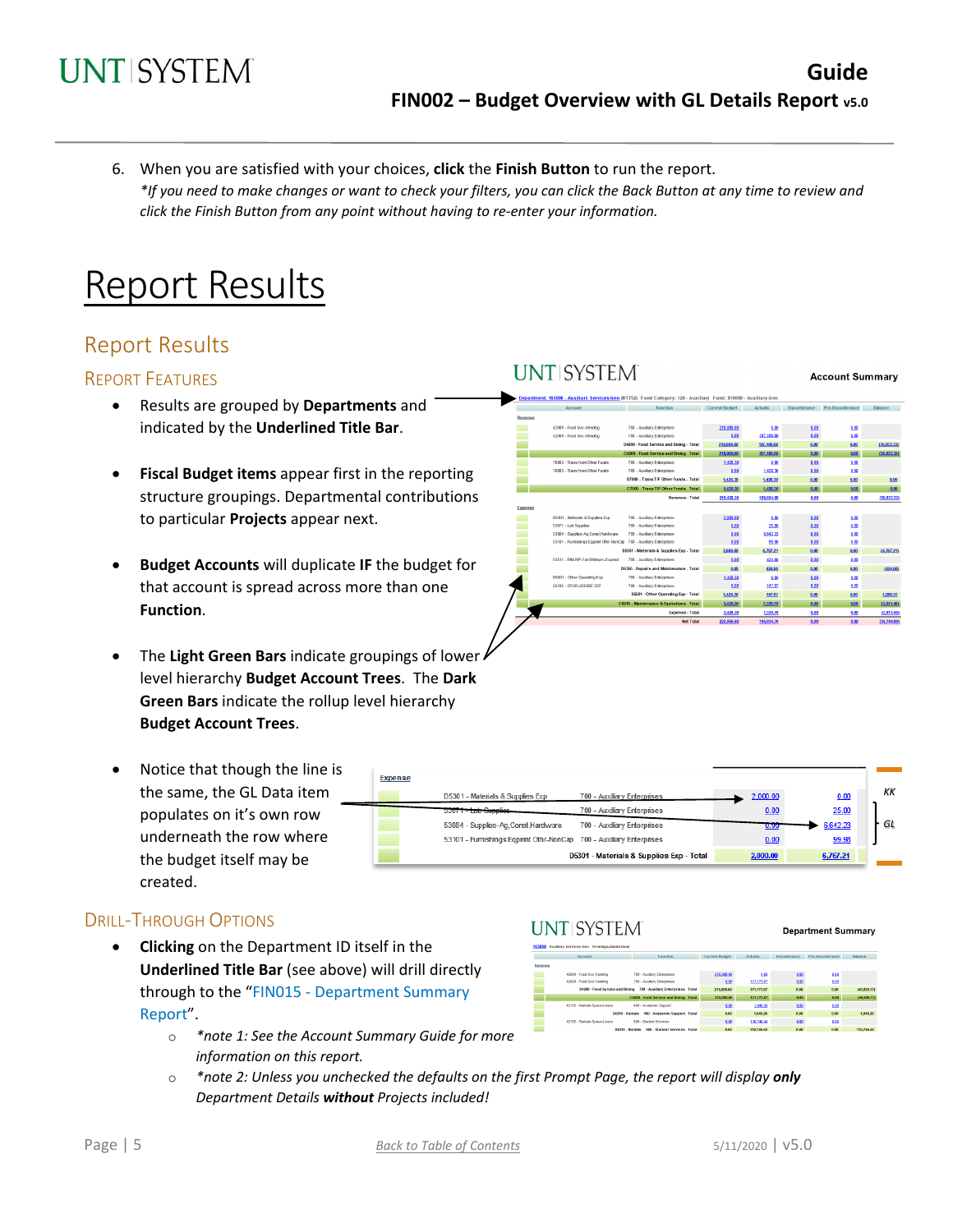• **Clicking** on any of the underlined dollar amounts will drill-through to the "FIN003 – Transaction Detail Report" to view the detailed transactional line that makes up the chosen amount.

|                                    | Set Order: Accounting Penad          |                   |              | $\overline{\mathbf{v}}$          |                                                             |           |                                        |              |                                                                       |              |  |                                |             |                                                  |                         | Shout-bide Dem Values" De Foll allow salvatich that want to Jame W.       |             |                                |                                         |         |                   |            |                         |
|------------------------------------|--------------------------------------|-------------------|--------------|----------------------------------|-------------------------------------------------------------|-----------|----------------------------------------|--------------|-----------------------------------------------------------------------|--------------|--|--------------------------------|-------------|--------------------------------------------------|-------------------------|---------------------------------------------------------------------------|-------------|--------------------------------|-----------------------------------------|---------|-------------------|------------|-------------------------|
| <b>Fecol</b> Eeded.<br>Vase Bagnet | Accounting Destroys<br><b>Cardon</b> | <b>Talk</b>       | $64$         | Cust First Cot<br><b>Few y</b>   | And Fundasc Furdin Furdin.                                  |           | <b>Bases</b>                           |              | Dopethent Occlument, Project Policy, POSJ, Activity<br><b>Paranza</b> | <b>Bears</b> |  | Diam                           |             | Descri-                                          | Tipp                    | Accord Accord Accord Accord Program Popular Purson, Purson, She<br>Descri |             | <b>Base</b>                    | 2n<br>Ossor                             | Dutter! | Arked .           | Examinator | Re-<br><b>Droumbran</b> |
| 2010 2010 0                        |                                      | 87722             | 430          | Audien                           | \$1000 haden<br>Gar                                         | TC4       | Author<br>Critment                     | \$15000      | Andrey<br>Condesse<br>Geb.                                            |              |  | 04216<br>Dawido                | 42115       | tena-<br>Same<br>Lease                           | <b>SEATLE</b>           |                                                                           | gates.      | Contenter CBS<br>Contract      | 15m<br>Englisher                        | 6.02    | 01073-02          | 0.30       | $^{12}$                 |
| 2018 2010 0                        |                                      | HEP12             | 400          | <b>Cardians</b>                  | <b>BIGGS Juniters</b><br>Gar.                               | 200       | <b>Gallery</b><br>Criteroeses          | \$5000       | Andrew<br>Sendown<br>OW                                               |              |  | <b>DATE</b><br>Restale         | 42485       | Dartish.<br>SENA<br>Liste                        | Search                  |                                                                           |             |                                | ORD LIST Does<br><b>Office</b>          | can     | $2 - 14 = 12$     | 0.30       | ×                       |
| 2019 2019 0                        |                                      | <b>NOW</b>        | <b>KW</b>    | <b>AVREY</b>                     | <b>BOOT ALLINE</b><br>iw.                                   | $\propto$ | Autory.<br>Francisco                   | 192400       | <b><i><u>ADSIM</u></i></b><br>Services<br><b>Links</b>                |              |  | 04218<br>PARM                  | <b>OIIS</b> | <b>Farth K</b><br><b>Santa</b><br><b>Tubical</b> | <b>ENVIRON</b>          |                                                                           | 13099       | Geneview, 1985 and<br>Carabica | Endelma                                 | (9)     | <b>GLASS AV</b>   | 880        | $\mathbb{R}^2$          |
| 2010 1910 11                       |                                      | 81746             | $25^{\circ}$ | (Verate)<br><b>Grand</b>         | Department details throughoutes, 2010<br><b>DESCRIPTION</b> |           | <b>AMAV</b><br><b>LONGINIA</b>         | 16.6%        | <b>AREK</b><br><b>Manufacturer</b><br><b>Date</b>                     |              |  | <b>DETER</b><br><b>DOM NO</b>  | OW          | <b>FRIDAY</b><br><b>TANA</b><br>trees            | <b><i>INVESTIGA</i></b> |                                                                           |             |                                | <b>SSI Jorecu</b><br>19.49              | 593     | 55.83             | $+10$      | $\sim$                  |
| trees recent in                    |                                      | 31.141            | 1.51         | <b>CAMBAS</b>                    | <b>FREE ASSAULT</b><br>the-                                 | A18       | <b>CAMBRO</b><br><b>Schooler</b>       | 10.00        | <b>August</b><br>November<br>Day:                                     |              |  | <b>ISA FEB</b><br><b>World</b> | 8.7880      | <b>THEFT</b><br><b>Fallen</b><br><b>Town</b>     | <b>TRACKS</b>           |                                                                           | 10,910      | <b>DAMAGE STA</b><br>Cardura   | 15m<br><b>Facture</b>                   | 1.81    | <b>CONTRACTOR</b> | $\sim$     | $\sim$                  |
| <b>SEE 1879 K</b>                  |                                      | <b>BE NO</b>      | STO.         | Outsides.<br><b>Council</b>      | Desputed Shifty throughout (26)<br><b>Bondary's</b>         |           | <b>Gallery</b><br><b>Printers</b>      | reax.        | 0.0188<br><b>Novema</b><br>Figs.                                      |              |  | nere.<br><b>DOM:</b>           | 21154       | <b>TABLE</b><br><b>FAMIL</b><br><b>Down</b>      | <b>Track</b>            |                                                                           |             |                                |                                         | 1.53    | ALCOHOL: NOT      | 4.8        | $\sim$                  |
| 2009 2010 16                       |                                      | STYC <sup>1</sup> |              | <b>Currence</b><br>0.916         | 237 Departed SWEE Brookway 200<br><b>Business</b>           |           | <b>Guidan</b><br><b>Printed at the</b> | <b>HALF</b>  | 208880<br>Scrytche<br>Cm                                              |              |  | NOTE .<br>Draidy               | OW          | <b>SHEAL</b><br>Search<br><b>Symmetry</b>        | Spared                  |                                                                           |             |                                | TAX Republic<br><b>Bally</b>            | 5.93    | <b>CONTINUE</b>   | a so       | $\sim$                  |
| 285 2810 6                         |                                      | <b>STYP</b>       | <b>NWY</b>   | Complete<br><b>Cownel</b>        | Governor SWW8 Graphy and W8<br>Obervilleran                 |           | <b>Analysis</b><br><b>Driveries</b>    | <b>BENEW</b> | <b>Anti-re</b><br>Scotton<br>Cm.                                      |              |  | <b>BANK</b><br>Drawing         | 42185       | Sold by<br><b>Seattle</b><br><b>Longe</b>        | Source                  |                                                                           |             |                                | USS Dann Co.<br>Finant                  | 1.53    | <b>STAR NO.</b>   | A MV       | $^{+}$                  |
| 2011 2010 4                        |                                      | 37752             | 332          | <b>Committee</b><br><b>Grace</b> | Designated \$10000 Department 700<br>Obzeitnen              |           | Audiey<br>Orienstace                   | ersex        | <b>Ander</b><br>Strikin-<br>Gan                                       |              |  | DATE:<br><b>Dowleto</b>        | 42115       | <b>Smith</b><br>Seate-<br>Legas                  | <b>Searse</b>           |                                                                           |             |                                | 1000 Selection<br><b>Richt</b><br>19,80 | 602     | 11,326,717        | 0.30       | $^{12}$                 |
| 2013 2010 1                        |                                      | <b>KEYO</b>       | 420          | deather.                         | \$1000 Audien-<br>Aar                                       | 700       | <b>Garden</b><br>Cristofoss            | erung.       | Apdiga<br>Services<br>Gan                                             |              |  | name.<br>Remain                | 42115       | <b>Rental</b><br>Sauce-<br>Lease                 | Search                  |                                                                           |             |                                | GBS LINT Road<br><b>Office</b>          | can     | 1,554.55          | a so       | $\mathcal{U}$           |
| 2010 2010 5                        |                                      | arry 11           | 4201         | <b>Audian</b>                    | \$10000 Audien-<br>dar                                      | TOP       | Audiev<br>Cristopher                   | 153100       | Apd an<br>Centered<br>Gan.                                            |              |  | 04216<br><b>De Kido</b>        | 42485       | Service.<br><b>Same</b><br>Lance                 | <b>Review</b>           |                                                                           | 43749       | Declarers 085<br>Cordent       | 15.7<br>Contentes                       | 6.6%    | GE 873 KO         | 0.30       | t.                      |
| 2011 2010 0                        |                                      | 87712             | $^{420}$     | Audience                         | <b>BIRDER JUNEAUX</b><br>Gar.                               | 700       | Author<br>Criteratean                  | \$13000      | Andrew<br>Condition<br>Gen.                                           |              |  | 04216<br>Genevie               | 42113       | <b>Service</b><br>Sante<br>Links                 | Investo                 |                                                                           | <b>COST</b> | Contentero CBS<br>Control      | <b>LMT</b><br>Ennistma                  | 0.02    | 08/07/2022        | 630        | t.                      |
| 2010 00:00 0                       |                                      | HEP12             | 302          | Dowaring                         | Designated \$15000 Department 700<br><b>Discovieran</b>     |           | <b>CALIFORN</b><br>Concorner           | 120600       | Andrew<br>Sendow                                                      |              |  | <b>DATE</b><br><b>RAINW</b>    | 20185       | Dartish.<br><b>SENA</b>                          | <b>Service</b>          |                                                                           |             |                                |                                         | 6.63    | 3,500,000         | 8.30       | $\overline{a}$          |

# Cognos Report Functionalities

#### LAYOUT OVERVIEW

- Report results are typically displayed in an interactive HTML on screen style.
- Based on your selections, if any, the report will only display results that match your initial filtering choices.
- Reports on screen may combine the Level Number result with the Description for that level in one single column. *(Report results exported to XLS will break these out, see the Run Report and Down Load section below.)*
- If there is an error in your request or no results can be produced, you get a return message showing the parameters you chose that produced these results. *(See th[e Error Results section](#page-6-0) below for more information or to troubleshoot.)*
- Use the **"Page Down" Link** at the bottom left to see additional pages (if any).
- Use the **"Bottom" Link** to skip to the last page of **Applied Parameters** where you can review what your filtering choices were on the initial **Prompt Page** selections. Use the **"Top" Link** then to return to your first page.

 $\overline{\sim}$  Top  $\triangle$  Page

#### IN REPORT FILTERING & CONTROLS

• You can clear any originally selected **Filters** by returning to the Prompt Pages from within the Report you are currently viewing (without starting over). To do so, **click** on the **"Run as"** button in the upper left hand toolbar of your screen.





| Jan 10, 2018<br>$\overline{\mathbb{Z}}$ Top $\cong$ Page up $\overline{\blacktriangledown}$ Page down $\overline{\blacktriangledown}$ Bottom | (FoaPs)Trees')/report[@name='Funo<br>1 <sub>of</sub> 2 |
|----------------------------------------------------------------------------------------------------------------------------------------------|--------------------------------------------------------|
|                                                                                                                                              |                                                        |
|                                                                                                                                              |                                                        |
|                                                                                                                                              |                                                        |
|                                                                                                                                              |                                                        |
| up $\blacktriangleright$ Page down $\blacktriangleright$ Bottom                                                                              |                                                        |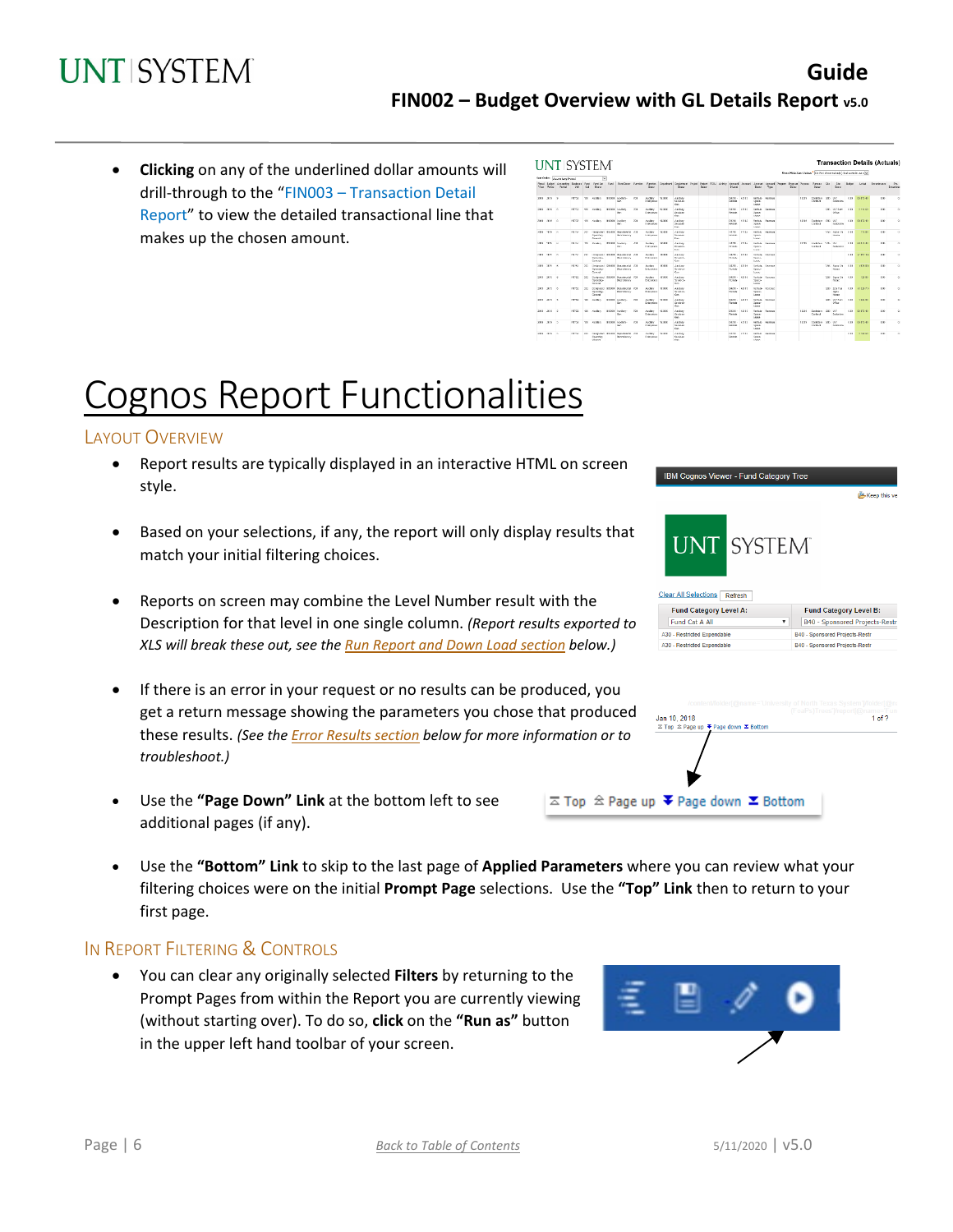# Exporting Your Report Results

## Exporting Your Report Results

In the upper left hand or right hand of the toolbar on your screen, you will see options to run report and view your results

### EMAIL REPORT DIRECTLY

Click the **"Share"** symbol dropdown (next to the bell) on the upper right hand of the toolbar on your screen to select **"Email".** Fill in the desired email address, any additional information, and your onscreen results will be emailed from within the Cognos program.



c

**A** Run HTML

**D** Run PDF

**A** Run Excel

**A** Run CSV **La** Bun XML

Run Excel data

® Reset prompts and run

**FINO** 

**PETT** 

**K1** 

جهر

 $\Omega$ 

 $\circ$ .

. .

 $\overline{a}$  $\tilde{\phantom{a}}$ 

### RUN REPORT AND DOWN LOAD OPTIONS

Click the "Run as" button (white circle) on the upper left hand of the toolbar on your screen to see selections for running or exporting your results:

- HTML
- PDF
- **Excel**
- Excel Data
- CSV
- XML
- Reset prompts and run

# Error Results

## <span id="page-6-0"></span>Error Results

An example of the standard results message when Cognos cannot determine a match for your requested filters is:

*No data available for the parameters chosen, please review the parameters below: Fund Cat: 876*

The selection you have made on the prompt page is listed automatically below the "No Data" message. Again, to re-run the report with a different selection, click the **"Run as"** button on the upper left of the toolbar on your screen.